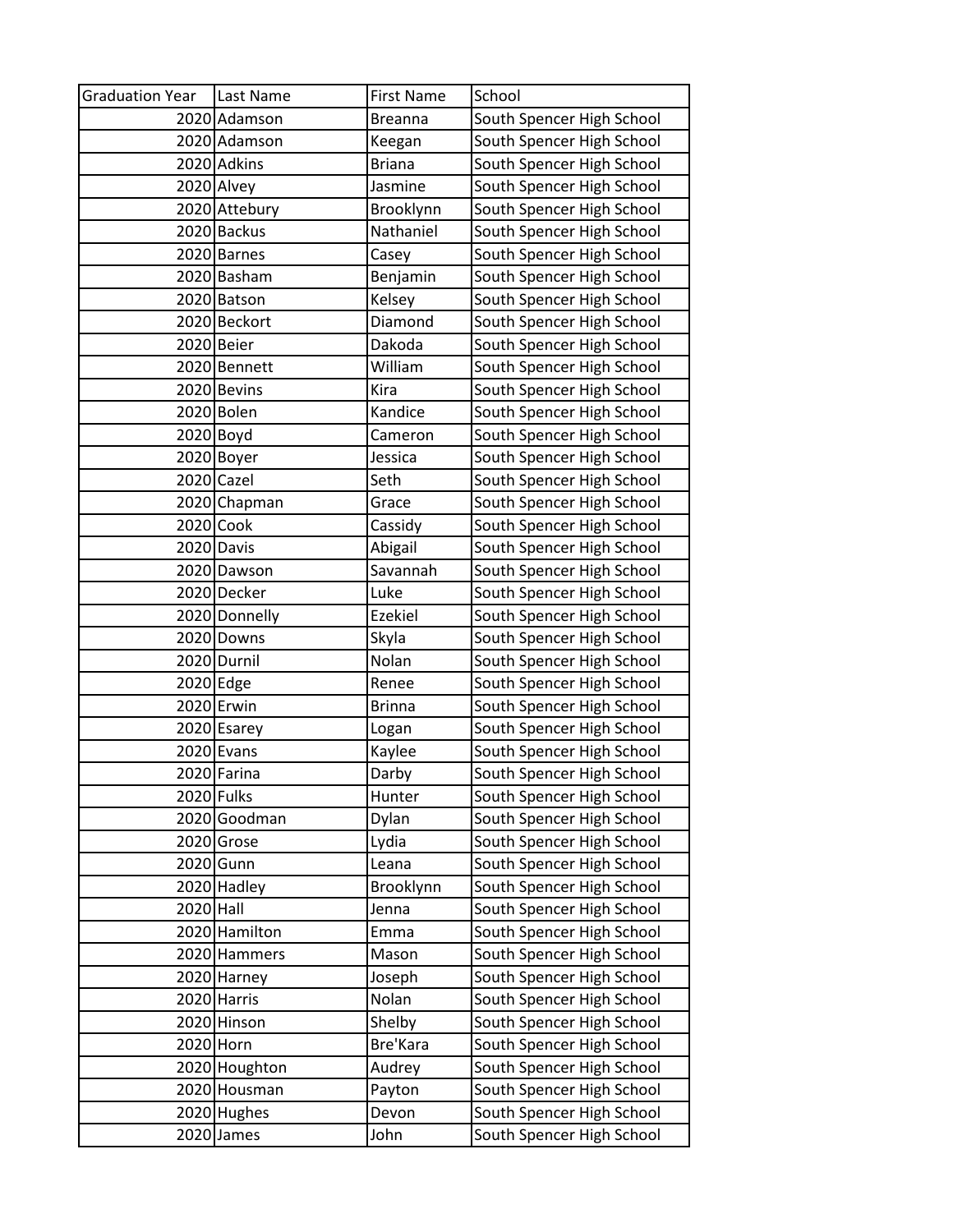|            | 2020 Jessee       | Alexander      | South Spencer High School |
|------------|-------------------|----------------|---------------------------|
|            | 2020 Johnson      | Darian         | South Spencer High School |
|            | 2020 Jones        | Kody           | South Spencer High School |
|            | 2020 Kennedy      | Derek          | South Spencer High School |
|            | 2020 Kirchgessner | Lucky          | South Spencer High School |
|            | 2020 Lauer        | Jenna          | South Spencer High School |
|            | 2020 Lawrence     | Danielle       | South Spencer High School |
|            | 2020 Madison      | William        | South Spencer High School |
|            | 2020 Matthews     | MaKaylee       | South Spencer High School |
|            | 2020 Matthews     | Sophie         | South Spencer High School |
|            | 2020 McCrary      | Bryton         | South Spencer High School |
|            | 2020 McFall       | Deven          | South Spencer High School |
|            | 2020 Meredith     | Kennsie        | South Spencer High School |
|            | 2020 Middleton    | Alivia         | South Spencer High School |
|            | 2020 Midkiff      | Aiden          | South Spencer High School |
|            | 2020 Moore        | <b>Brenden</b> | South Spencer High School |
|            | 2020 Newton       | Shawnathan     | South Spencer High School |
|            | 2020 Olmstead     | Keith          | South Spencer High School |
|            | 2020 Palmer       | Hannah         | South Spencer High School |
|            | 2020 Parker       | <b>Brianna</b> | South Spencer High School |
|            | 2020 Peech        | Ethan          | South Spencer High School |
|            | 2020 Rogier       | Troy           | South Spencer High School |
|            | 2020 Rutherford   | Allie          | South Spencer High School |
|            | 2020 Sandage      | Jonathan       | South Spencer High School |
|            | 2020 Shaw         | <b>Brandon</b> | South Spencer High School |
|            | 2020 Smith        | Matthew        | South Spencer High School |
| 2020 Soto  |                   | Devon          | South Spencer High School |
|            | 2020 Stanton      | Justice        | South Spencer High School |
|            | 2020 Stewart      | William        | South Spencer High School |
|            | 2020 Stoermer     | Alix           | South Spencer High School |
|            | 2020 Stone        | Abraham        | South Spencer High School |
|            | 2020 Storm        | Devan          | South Spencer High School |
|            | 2020 Texas        | Madison        | South Spencer High School |
|            | 2020 Tindle       | Alexis         | South Spencer High School |
|            | 2020 Tindle       | Quentin        | South Spencer High School |
|            | 2020 Trogden      | Allison        | South Spencer High School |
|            | 2020 Vaughan      | Natalie        | South Spencer High School |
| 2020 Veliz |                   | Cristian       | South Spencer High School |
|            | 2020 Ward         | Tyler          | South Spencer High School |
|            | 2020 Willard      | Veronica       | South Spencer High School |
|            | 2020 Wilmes       | Alexander      | South Spencer High School |
|            | 2020 Wilson       | Jasmin         | South Spencer High School |
|            | 2020 Wirthwein    | Mattie         | South Spencer High School |
|            | 2020 Young        | Sawyer         | South Spencer High School |
|            | 2021 Allen        | Dakota         | South Spencer High School |
|            | 2021 Arant        | <b>Brynlee</b> | South Spencer High School |
|            | 2021 Bailey       | Jordan         | South Spencer High School |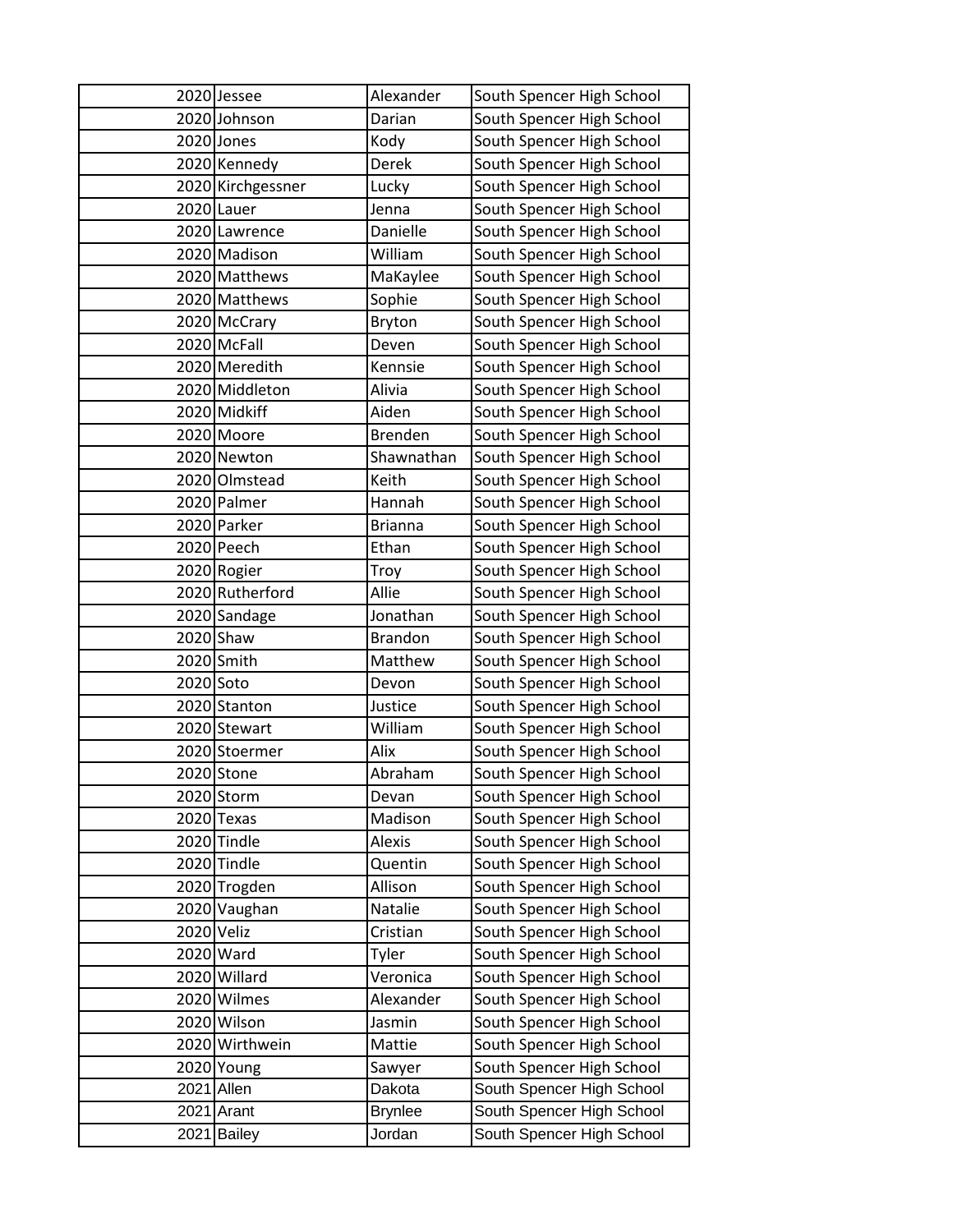|      | 2021 Bailey      | Mahala         | South Spencer High School |
|------|------------------|----------------|---------------------------|
| 2021 | <b>Barber</b>    | Trevor         | South Spencer High School |
|      | 2021 Barnett     | Alexia         | South Spencer High School |
| 2021 | <b>Barnett</b>   | Caleb          | South Spencer High School |
| 2021 | <b>Bartlett</b>  | Kobe           | South Spencer High School |
| 2021 | <b>Berry</b>     | <b>Brody</b>   | South Spencer High School |
| 2021 | <b>Blair</b>     | Gage           | South Spencer High School |
| 2021 | <b>Borst</b>     | Allison        | South Spencer High School |
| 2021 | Boultinghouse    | Hayley         | South Spencer High School |
| 2021 | <b>Braun</b>     | Shelby         | South Spencer High School |
| 2021 | <b>Brumfield</b> | Joselyn        | South Spencer High School |
| 2021 | <b>Bryant</b>    | Elizabeth      | South Spencer High School |
| 2021 | Bunch            | Lyndsey        | South Spencer High School |
| 2021 | <b>Burdin</b>    | <b>Byron</b>   | South Spencer High School |
| 2021 | Carney           | Emma           | South Spencer High School |
| 2021 | Coffey           | <b>Bradyn</b>  | South Spencer High School |
| 2021 | Coomes           | Kelsea         | South Spencer High School |
| 2021 | Cowden           | Maleah         | South Spencer High School |
| 2021 | Crabtree         | Caleb          | South Spencer High School |
| 2021 | Crabtree         | Destiny        | South Spencer High School |
|      | 2021 Crabtree    | Stephen        | South Spencer High School |
| 2021 | Daming           | Andrew         | South Spencer High School |
| 2021 | Deaton           | Damon          | South Spencer High School |
| 2021 | Decker           | Allison        | South Spencer High School |
| 2021 | Dickinson        | Arianna        | South Spencer High School |
| 2021 | Donoho           | Michael        | South Spencer High School |
| 2021 | Douglas          | Isaiah         | South Spencer High School |
| 2021 | English          | John           | South Spencer High School |
| 2021 | Esarey           | Lucas          | South Spencer High School |
| 2021 | Frobeter         | Mason          | South Spencer High School |
| 2021 | Galvez           | Daymian        | South Spencer High School |
| 2021 | Garrett          | Chase          | South Spencer High School |
| 2021 | Gee              | <b>Braxton</b> | South Spencer High School |
| 2021 | Girten           | lain           | South Spencer High School |
| 2021 | Givens           | Isaac          | South Spencer High School |
| 2021 | Givens           | Isaiah         | South Spencer High School |
| 2021 | Goffinet         | Trenton        | South Spencer High School |
| 2021 | Green            | Lyric          | South Spencer High School |
| 2021 | Groeschen        | Ryan           | South Spencer High School |
| 2021 | Gunter           | Gavin          | South Spencer High School |
|      | 2021 Hagan       | Elizabeth      | South Spencer High School |
| 2021 | Hall             | Kailee         | South Spencer High School |
| 2021 | Harney           | Jacob          | South Spencer High School |
| 2021 | Harris           | Kendall        | South Spencer High School |
| 2021 | Harris           | Samuel         | South Spencer High School |
| 2021 | Harris           | Wade           | South Spencer High School |
| 2021 | Harrison         | Colby          | South Spencer High School |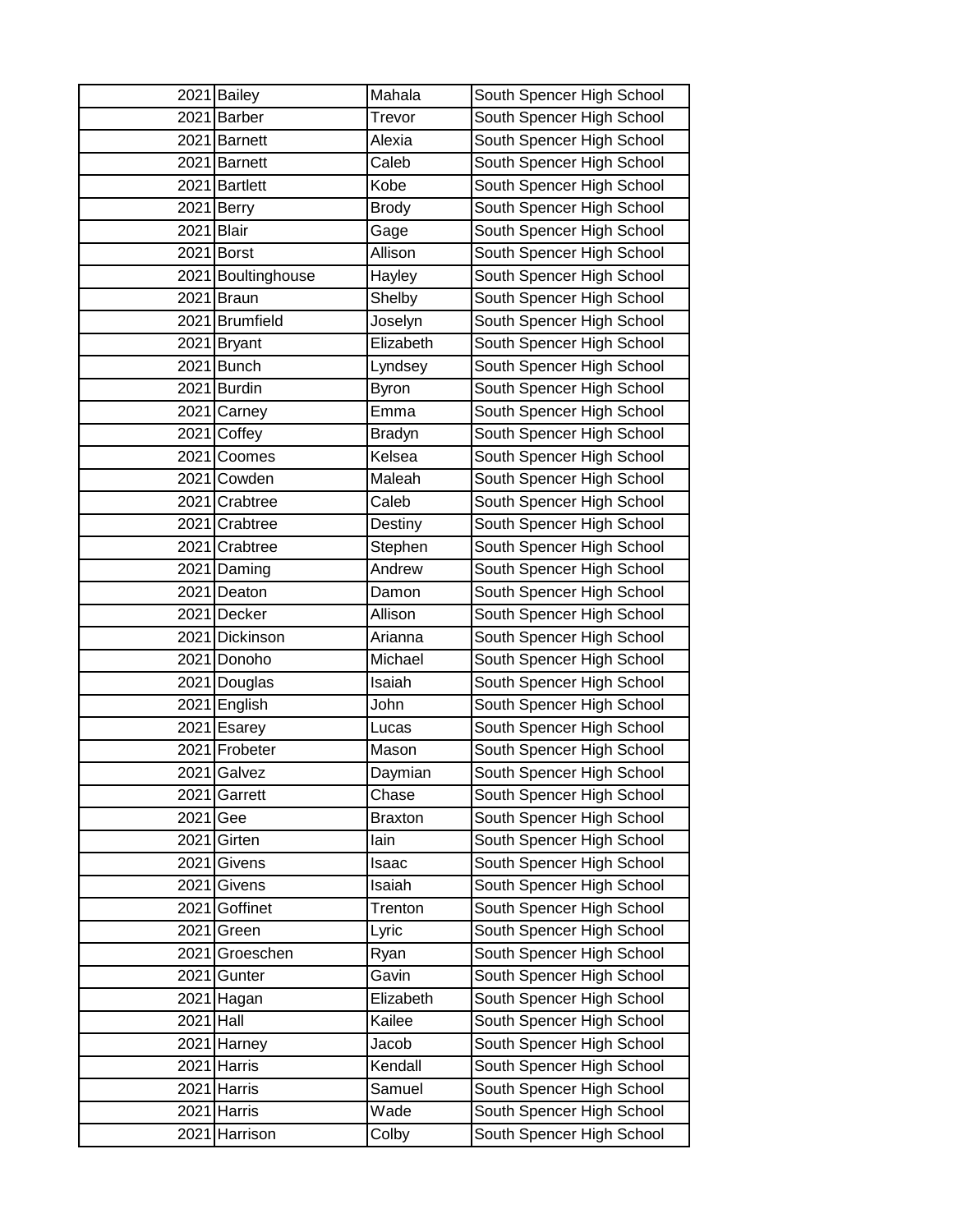|             | 2021 Harvey       | <b>Skyler</b>  | South Spencer High School |
|-------------|-------------------|----------------|---------------------------|
|             | 2021 Hatchett     | Sydney         | South Spencer High School |
|             | 2021 Heifner      | Preston        | South Spencer High School |
|             | 2021 Henning      | <b>Brandon</b> | South Spencer High School |
|             | 2021 Holbrook     | Matthew        | South Spencer High School |
|             | 2021 Howell       | Charles        | South Spencer High School |
|             | 2021 Hughes       | Caige          | South Spencer High School |
|             | 2021 Hunt         | Karley         | South Spencer High School |
|             | 2021 James        | Alexis         | South Spencer High School |
|             | 2021 Johnson      | James          | South Spencer High School |
|             | 2021 Kelly        | Jace           | South Spencer High School |
|             | 2021 Kirchgessner | Garrett        | South Spencer High School |
|             | 2021 Lacefield    | Zachary        | South Spencer High School |
|             | 2021 LaGuardia    | Damien         | South Spencer High School |
|             | 2021 Lamm         | Madison        | South Spencer High School |
|             | 2021 Lawson       | Mercy          | South Spencer High School |
| 2021 Lehr   |                   | Evan           | South Spencer High School |
|             | 2021 Light-Autry  | Jared          | South Spencer High School |
| $2021$ Ling |                   | Houston        | South Spencer High School |
|             | 2021 Lovell       | Evan           | South Spencer High School |
|             | 2021 Mayes        | Madison        | South Spencer High School |
|             | 2021 McBeth       | Samuel         | South Spencer High School |
|             | 2021 Melton       | Taylor         | South Spencer High School |
|             | 2021 Midkiff      | Havyn          | South Spencer High School |
|             | 2021 Miller       | Kylee          | South Spencer High School |
|             | 2021 Moseley      | Marcus         | South Spencer High School |
|             | 2021 Mullen       | Abigayle       | South Spencer High School |
|             | 2021 Muse         | Matthew        | South Spencer High School |
|             | 2021 Pieper       | Cheyenne       | South Spencer High School |
|             | 2021 Robinson     | Zoe            | South Spencer High School |
|             | 2021 Romero       | <b>Brandon</b> | South Spencer High School |
|             | 2021 Schaad       | Jaleigh        | South Spencer High School |
| 2021        | Scott             | Alexandra      | South Spencer High School |
| 2021        | Seitz             | Trenton        | South Spencer High School |
| 2021        | Sias              | Kelsea         | South Spencer High School |
| 2021        | Smith             | Adrian         | South Spencer High School |
| 2021        | Smith             | Journey        | South Spencer High School |
| 2021        | <b>Sparks</b>     | <b>Myles</b>   | South Spencer High School |
|             | 2021 Stevenson    | Kolton         | South Spencer High School |
|             | 2021 Stewart      | Connor         | South Spencer High School |
|             | 2021 Stuteville   | Jake           | South Spencer High School |
| 2021        | Swanagan          | Aries          | South Spencer High School |
| 2021        | Turner            | Brooklyn       | South Spencer High School |
| 2021        | Weigand           | Cameron        | South Spencer High School |
|             | 2021 Whitler      | Caitlyn        | South Spencer High School |
|             | 2021 Wilkinson    | Keiley         | South Spencer High School |
| 2022        | Alvey             | Derek          | South Spencer High School |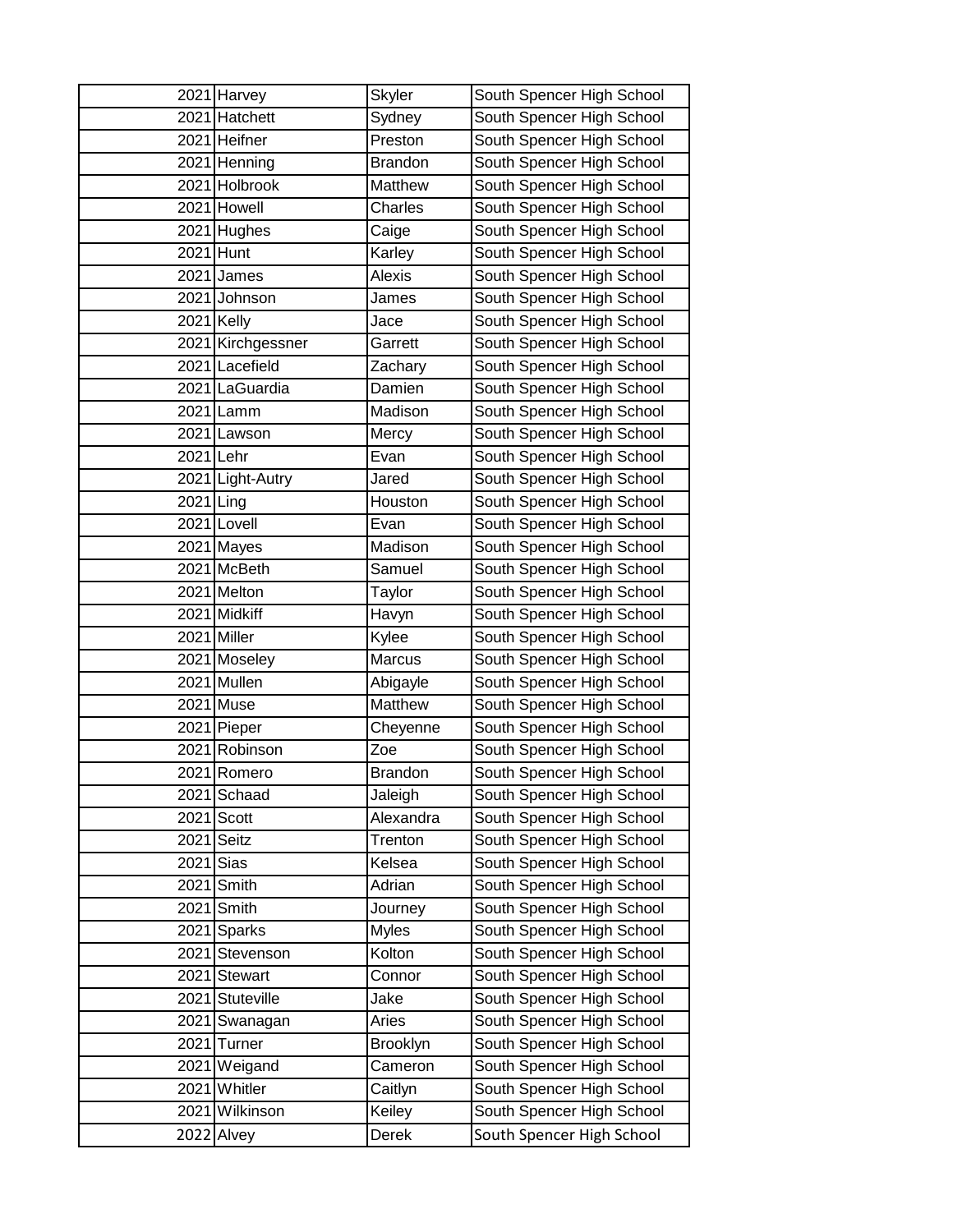|           | 2022 Ambs      | John           | South Spencer High School |
|-----------|----------------|----------------|---------------------------|
|           | 2022 Ambs      | Jonathan       | South Spencer High School |
|           | 2022 Basham    | Lillian        | South Spencer High School |
|           | 2022 Beatty    | Cage           | South Spencer High School |
|           | 2022 Beers     | Harry          | South Spencer High School |
|           | 2022 Beier     | Destiny        | South Spencer High School |
|           | 2022 Boyd      | Christian      | South Spencer High School |
| 2022      | <b>Brodie</b>  | Johnathan      | South Spencer High School |
|           | 2022 Brown     | John           | South Spencer High School |
|           | 2022 Brumfield | Nyah           | South Spencer High School |
|           | 2022 Burden    | Trey           | South Spencer High School |
|           | 2022 Byers     | Spencer        | South Spencer High School |
|           | 2022 Chapman   | Lane           | South Spencer High School |
|           | 2022 Chappell  | Jessina        | South Spencer High School |
|           | 2022 Compton   | Holton         | South Spencer High School |
|           | 2022 Compton   | Houston        | South Spencer High School |
|           | 2022 Conrad    | Olivia         | South Spencer High School |
|           | 2022 Crockett  | Shawna         | South Spencer High School |
|           | 2022 Davis     | Rylan          | South Spencer High School |
|           | 2022 Dulin     | Arabella       | South Spencer High School |
|           | 2022 Durnil    | Haden          | South Spencer High School |
| 2022      | Embry          | Trey           | South Spencer High School |
|           | 2022 Eyrich    | Nina           | South Spencer High School |
|           | 2022 Farless   | <b>Brenn</b>   | South Spencer High School |
|           | 2022 Faulkner  | Linndsey       | South Spencer High School |
| 2022 Ford |                | Alexis         | South Spencer High School |
|           | 2022 Frobeter  | Karlee         | South Spencer High School |
|           | 2022 Fulks     | Keith          | South Spencer High School |
| 2022      | Gross          | Mason          | South Spencer High School |
|           | 2022 Hadley    | Jaxson         | South Spencer High School |
| 2022 Hall |                | Kenton         | South Spencer High School |
|           | 2022 Hayse     | Alexis         | South Spencer High School |
|           | 2022 Hendrix   | Emma           | South Spencer High School |
|           | 2022 Houghton  | Everett        | South Spencer High School |
|           | 2022 James     | <b>Brianna</b> | South Spencer High School |
|           | 2022 Jarboe    | Jacynda        | South Spencer High School |
|           | 2022 Johnson   | Jalen          | South Spencer High School |
|           | 2022 Kenney    | Hadley         | South Spencer High School |
|           | 2022 Kessner   | Maurice        | South Spencer High School |
|           | 2022 Kolley    | Justice        | South Spencer High School |
|           | 2022 Kopp      | Mackenzie      | South Spencer High School |
|           | 2022 Lambert   | <b>Braiden</b> | South Spencer High School |
|           | 2022 Lampkins  | Karissa        | South Spencer High School |
|           | 2022 Lantrip   | Kiley          | South Spencer High School |
|           | 2022 Lester    | Collin         | South Spencer High School |
|           | 2022 Lindsey   | Hannah         | South Spencer High School |
|           | 2022 Matthews  | Lola           | South Spencer High School |